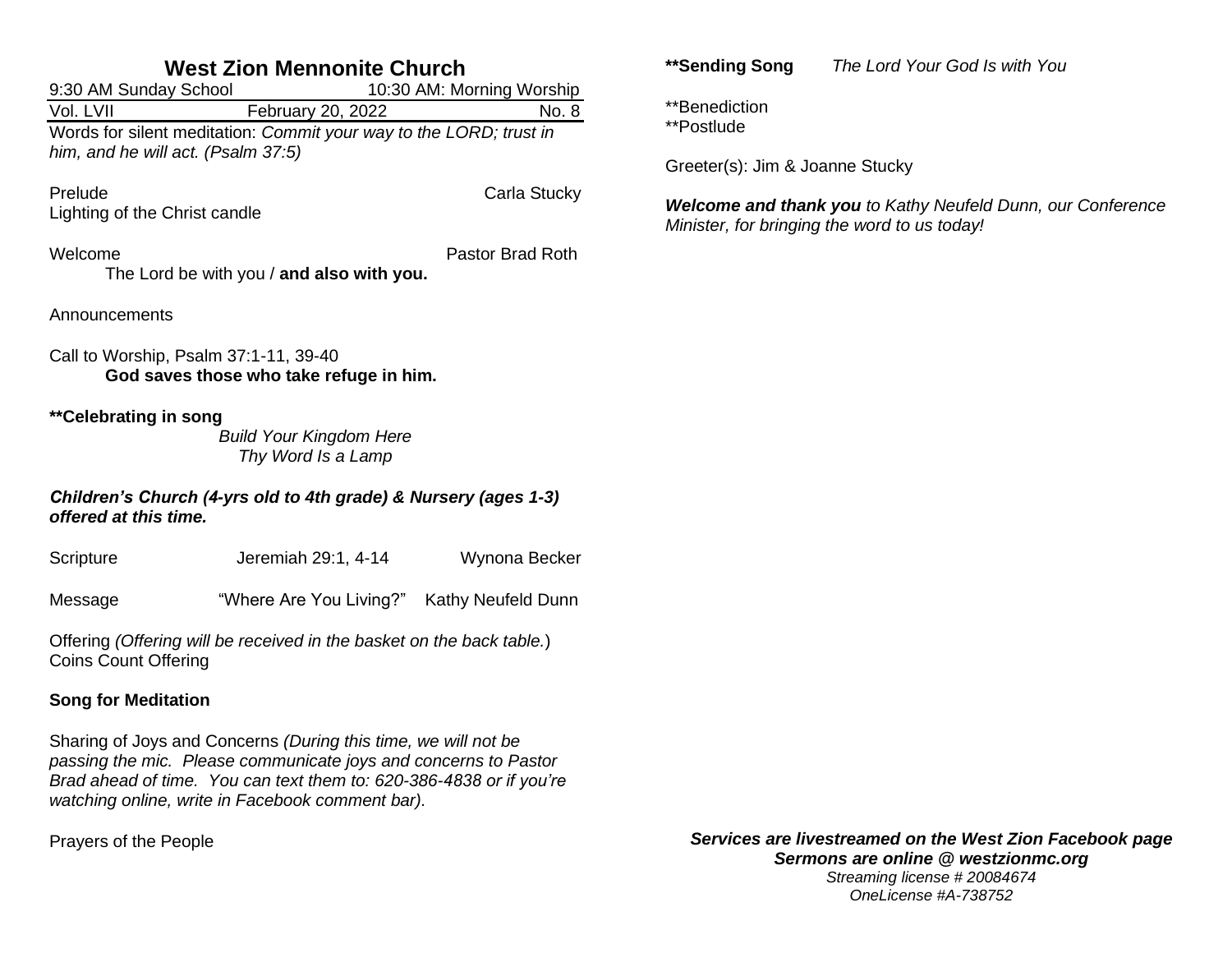## **Sunday, February 27, 2022**

| 9:00 -9:45 AM: "Lamenting Racism" Discussion |                                    |
|----------------------------------------------|------------------------------------|
| 10:00 AM: Prayer in Conf Room                | 10:30 AM: Worship Service          |
| <b>Message: Pastor Brad</b>                  | <b>Accompanist: Donna Stucky</b>   |
| <b>Worship Leader: Pastor Brad</b>           | <b>Scripture: Erin Kelley</b>      |
| Greeter(s): Ken Stucky                       | <b>Singers: Carolyn &amp; Lory</b> |

# **Coming Events**

| Feb. 23:   | Meals and MYM 5:45-7:00 pm joined by FEWZ/Jr         |
|------------|------------------------------------------------------|
| Feb. 26:   | FEWZ serve meal at Christian Soup Ministry 1 pm,     |
|            | bring donated supplies to WZ kitchen by 10 AM        |
| Feb. 27:   | "Lamenting Racism" Discussion 9-9:45 AM, Prayer 10   |
| Feb. 23:   | Meals and MYM 5:45-7:00 pm joined by FEWZ/Jr         |
| March 2:   | Meals and MYM 5:45-7:00 pm joined by FEWZ/Jr         |
|            | 7:00 PM, Ash Wednesday Service                       |
| March 9:   | LAST meal & MYM                                      |
| March 26:  | Verenike Making, Hillsboro                           |
| April 2:   | Bohnne Berroggi making, Moundridge                   |
| April 8-9: | MCC Relief Sale in Hutchinson, KS                    |
| April 9:   | Run for Relief at 8:00 am at Rice Park in Hutchinson |
| April 14:  | Maundy Thursday                                      |
|            |                                                      |

April 17: Easter Sunday

**Our Mission**: God calls us into community to worship God and follow Jesus through the power and guidance of the Holy Spirit.

> **Pastor Brad Roth** Pastor's Cell: 620-386-4838 Pastor Brad's email: bradroth@westzionmc.org

> > **Secretary Carla Stucky's hours**: Thursdays 1:00-4:00 pm

> > > Church: 620-345-8143 Carla's cell: 620-386-0414

Church's email: secretary@westzionmc.org Website: www.westzionmc.org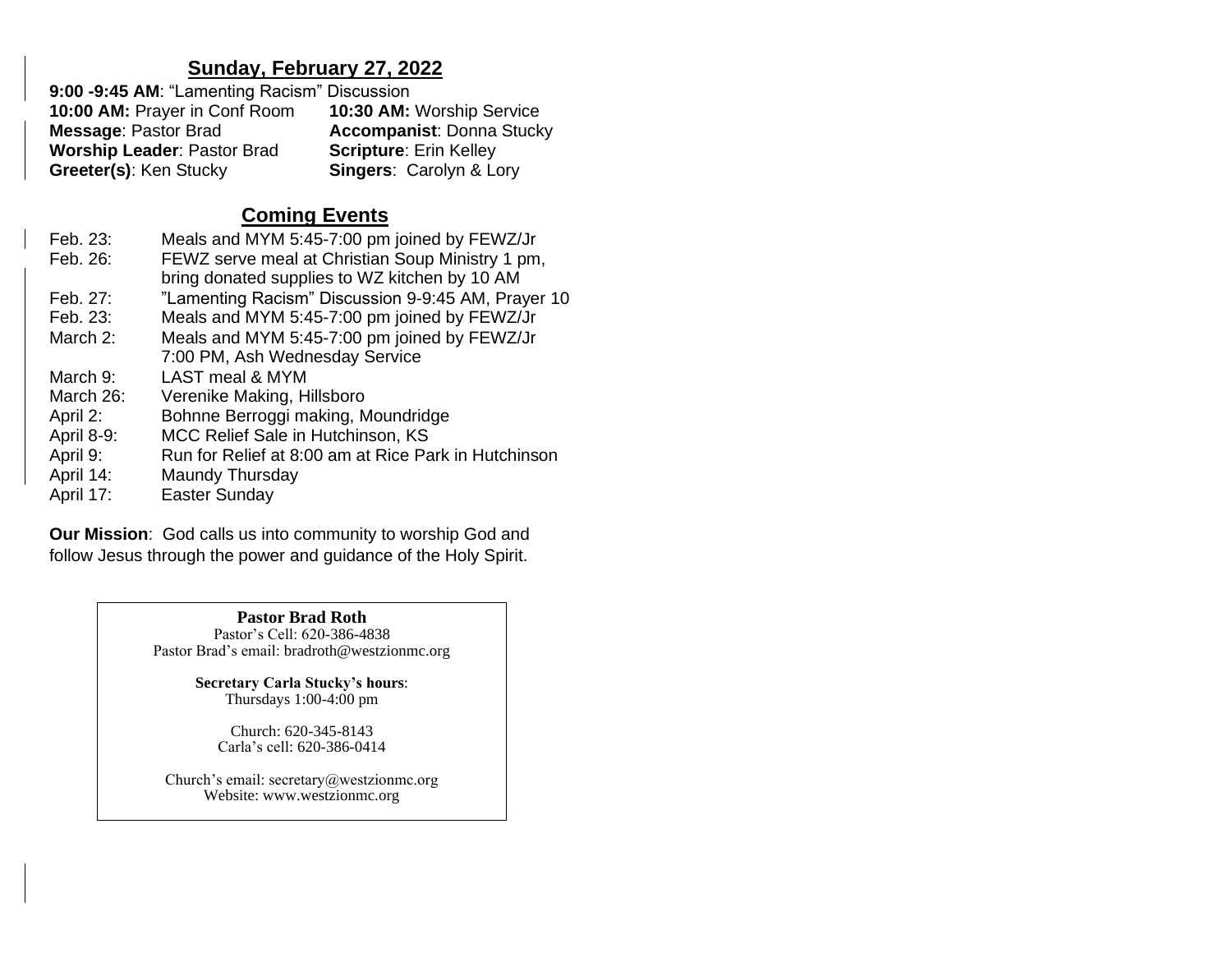## **West Zion Announcements**

Please have all bulletin announcements to the office by Thur. noon.

1. We **welcome Kathy Neufeld Dunn,** our Conference Minister, as she comes to bring the word today!

2. **Lent begins on Ash Wednesday, March 2.** Lent is a season of renunciation, a call to prepare ourselves to share in the new life of Easter. Pastor Brad will be preaching from the Scriptures on God's call to us to prepare our hearts through spiritual disciplines. Consider how you can practice what we'll be learning and deepen your walk with Jesus!

3. During the season of Lent (first Sunday March 6), Mission Team will print a **"neighboring challenge"** in the bulletin. The idea is to help us discover ways to connect with and care for our community. **Easter is a great time to invite someone new to worship!**

4. **Pablo is raising money for Cradle to Crayons daycare** by selling Kansas Maid Frozen pastries. Funds will be used to make needed repairs to the foundation of the building. Pastries are \$15 each. Make checks out to "Cradle to Crayons." Don't need more pastry in your life? Donations are also accepted!

5. The **FEWZ Youth Group** will be preparing and serving a meal at the Christian Soup Ministry in Hutch on Saturday, Feb. 26. We could use your help with providing the food. Find the **neon green sheet to sign-up** in the foyer. Bring donated items to the West Zion kitchen by 10:00 am on Saturday morning, Feb. 26. Call Derek King with any questions, 717-201-1147. Thank you for your continued support of our youth!

6. Join Pastor Brad for a discussion of the Herald Press video series **"Lamenting Racism,"** Sunday mornings 9:00-9:45 AM, February 27 - April 10. "Lamenting Racism" applies the Bible to the challenge of racism in America and opens space for self-reflection. Racism is a challenging topic for our times, but one worth wrestling with.

## **General Announcements**

7. First Mennonite Church of Halstead will be hosting their annual **Verenike Supper** this year on Feb. 26 from 4-7pm. This will be a drive-thru supper at the church. Verenike, ham gravy, sausage, a pickle, and a cookie will be served. The donation proceeds will benefit

Safe Hope, New Hope Shelter, and the Kansas MCC Relief Sale. Safe Hope provides domestic and sexual violence advocacy services to Harvey and surrounding counties. New Hope Shelter serves homeless men, women, and children in Harvey and surrounding counties. First Mennonite Church is located at 427 W 4th Street.

8. All are welcome to join the fun at 14<sup>th</sup> annual MCC Comforter Blitz on March 7, 8 and 9 at the Journey Yoder Campus, one mile north of Yoder, KS. Times are Monday and Tuesday 9-5, and Wednesday 9- 4. Come and have a good time while helping others. No sewing skills required. Lunch is available by donation or you may bring your own sack lunch. You can bring snacks to share. Masks are highly encouraged and plan to practice social distancing. This event is hosted by Kansas Friends of MCC to send quilts all around the world. For questions, contact MCC Central States at 316-283-2720, or check Facebook Page, "MCC Comforter Blitz for Kansas".

9. Whitestone Mennonite (629 Crescent Dr in Hesston) is inviting you to a **come and go "comforter knotting"** event on Feb. 25 from 9:30 am to 8 pm and on Feb. 26 from 9:30 am to 3 pm. The Resource Center is overflowing with comforter tops that need completed by spring. If you can use a needle and tie a knot, you can help! Face masks are encouraged. Bring your own beverage if desired. Grab-ngo snacks will be available. Call Judy Reimer at 620-327-4765 for questions.

| <b>This Year</b><br><b>BUDGET SUMMARY</b>           | <b>Last Year</b> |
|-----------------------------------------------------|------------------|
| \$11,120.00<br>Regular collections - this week<br>Ś | 1,930.00         |
| \$30,956.04<br>Regular collections - year to date   | \$37,226.59      |
|                                                     |                  |
| \$157,300.00<br><b>Budget</b>                       | \$165,158.00     |
| 12,781.26)<br>Less: expended to date                | 15,811.35)       |
| Less: cash balance<br>22,943.73)                    | 28,180.85)       |
| \$121,575.01<br>Receipts needed to meet budget      | \$121,165.80     |
| Avg. offering per Sunday needed                     |                  |
| to meet budget<br>Ś<br>2,702                        | 2.693            |